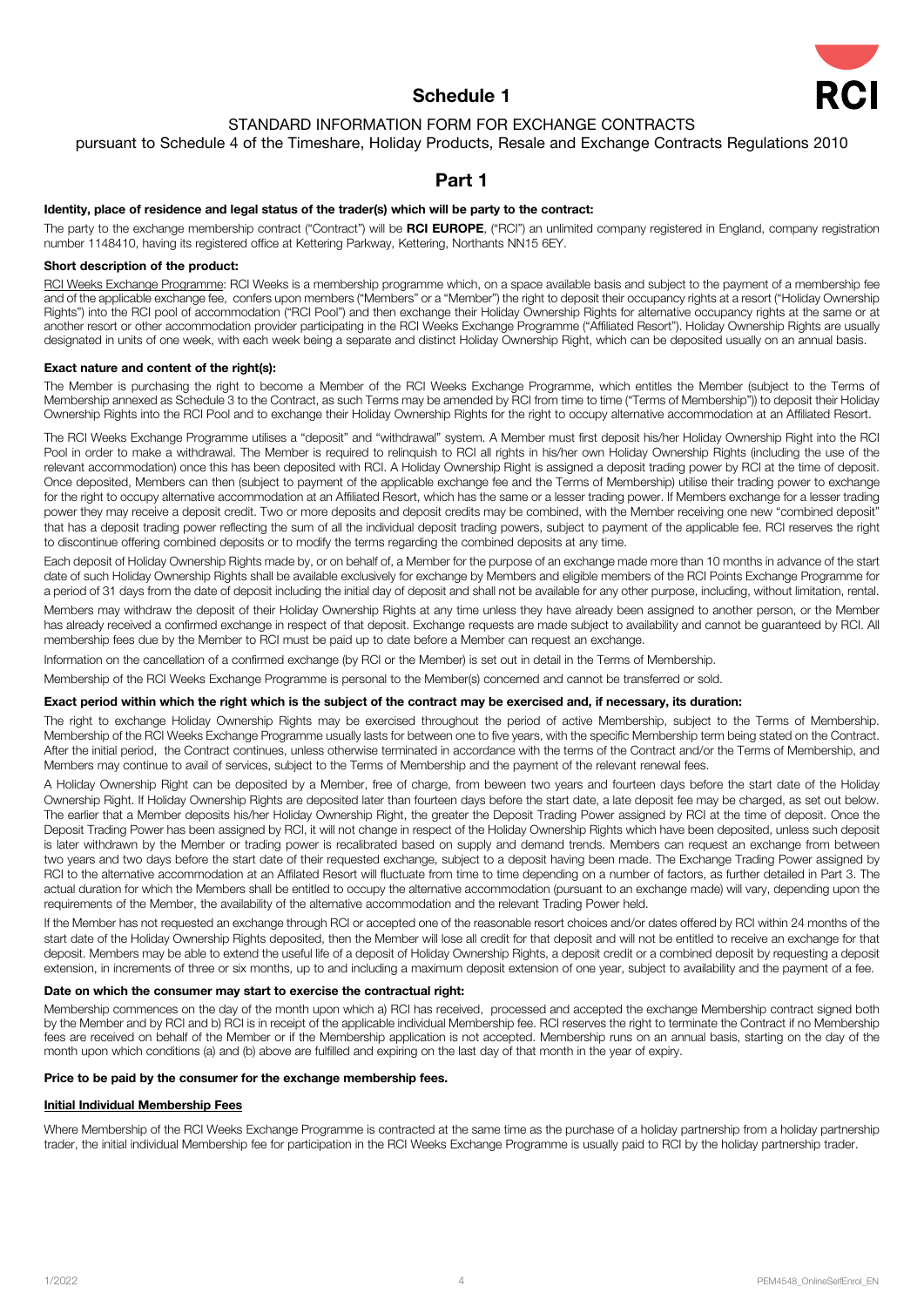An outline of up-to-date additional obligatory costs imposed under the Contract; type of costs and indication of amounts (e.g. renewal fees, other recurrent fees, special levies, local taxes) can be viewed at RCI.com.

### Individual Membership Renewal fees

After the expiry of the initial Membership term, the Contract continues (unless otherwise terminated) but to be eligible for services, Members are required to pay a renewal fee to RCI. The current renewal fees are available at [www.rci.com.](http://www.rci.com) Fees are reviewed from time to time and updated fees can be viewed on [www.rci.com.](http://www.rci.com) The then current renewal fee will be communicated to the Member at the time of payment and the Member can decide whether or not to proceed on that basis.

If a Member does not make payment of the relevant renewal fee by the due date for payment, the Membership may be suspended pending payment and an additional reinstatement fee may be charged by RCI to reactivate the Membership.

#### Exchange fee

An exchange fee is payable when exchanging Holiday Ownership Rights. Current exchange fees can be viewed on [www.rci.com.](http://www.rci.com)

#### Late deposit fee

Members who deposit their Holiday Ownership Rights into the RCI Weeks Exchange Programme from two weeks to one day before the start date of their Holiday Ownership Rights may be charged a late deposit fee.

#### Deposit combination fees

Member will be charged a fee to combine their deposits and/or any deposit credits. Current deposit combination fees can be viewed on [www.rci.com](http://www.rci.com).

#### Deposit Extension fee

Members who wish to request a deposit extension to extend the useful life of their Holiday Ownership Rights, deposit credit or combined deposit in accordance with the Terms of Membership may be charged a fee. Deposit extension fees can be viewed on [www.rci.com](http://www.rci.com).

#### A summary of key services available to the consumer:

Participation in the RCI Weeks Exchange Programme provides Members with the opportunity to exchange Holiday Ownership Rights (generally, for periods of one week) for occupancy rights over alternative accommodations at the same or another Affiliated Resort. Up to five weeks of Holiday Ownership Rights at one resort can be exchanged per RCI Membership. Any additional Holiday Ownership Rights or those at different resorts can be registered for participation in the RCI Weeks Exchange Programme subject to the payment of an additional fee. Members can book additional weeks of holiday accommodation for cash with no impact to their deposited week at certain Affiliated Resorts. The cost will depend on the resort chosen and the Member will be informed of this in advance. Members may also purchase travel products from third party suppliers, subject to the availability of this service. Products or services offered by such third party suppliers will be subject to separate terms and conditions, of which Members will be advised at the time that such products or services are offered to him/her.

Subject to availability, Members may be able to combine two or more deposits of Holiday Ownership Rights and deposit credits. The fee for this service is set out above.

Subject to availability, Members may be able to extend the useful life of a deposit of Holiday Ownership Rights, a deposit credit or a combined deposit by requesting a deposit extension, in increments of three or six months up to and including a maximum deposit extension of one year. The fee for this service is set out above.

The services available to Members at Affiliated Resorts into which they have exchanged their Holiday Ownership Rights will vary, depending on the resort chosen. Such services may be withdrawn or varied by the relevant Affiliated Resort from time to time.

#### Are they included in the costs indicated above?

Individual fees are outlined above. As set out above, an exchange fee will be payable by Members for each exchange requested. If Members choose to book additional holiday accommodation or travel services these will be payable in cash, with the cost depending on the service chosen. Additional services such as late deposit of Holiday Ownership Rights, deposit extensions and combining deposits and/or deposit credits will incur separate fees, as set out above.

Affiliated Resorts may charge Members for the use of certain services or facilities. These will vary depending upon the Affiliated Resort chosen. Members may wish to make their own enquiries of the relevant Affiliated Resort in this regard.

Depositing Holiday Ownership Rights does not relieve a Member's obligation to pay maintenance fees, levies, taxes or any other lawful charges imposed by the resort at which the Member purchased his/her Holiday Ownership Rights ("Home Resort"). Exchange privileges may however be denied, or a confirmed exchange cancelled, if a Member's Home Resort maintenance fees or other charges have not been paid.

## If not, specify what is included and what has to be paid for (type of costs and indication of amounts; e.g. an estimate of the price to be paid for individual exchange transactions, including any additional charges):

Please see the information set out above, and details of the various fees which may be payable by Members.

Some jurisdictions have imposed a tax on the occupant of the resort accommodation. Additionally, some resorts impose charges for the use of electricity, other utilities and other services. RCI endeavours to advise Members of the existence of any such charges prior to confirming an exchange request. See Section 3 (Information on Costs) for further information.

#### Has the trader signed a code/codes of conduct and, if yes, where can it/they be found?

RCI is a member of the Resort Development Organisation and it adheres to its Code of Ethics. The Code of Ethics is posted on the 'Members' section of [www.rdo.org](http://www.rdo.org).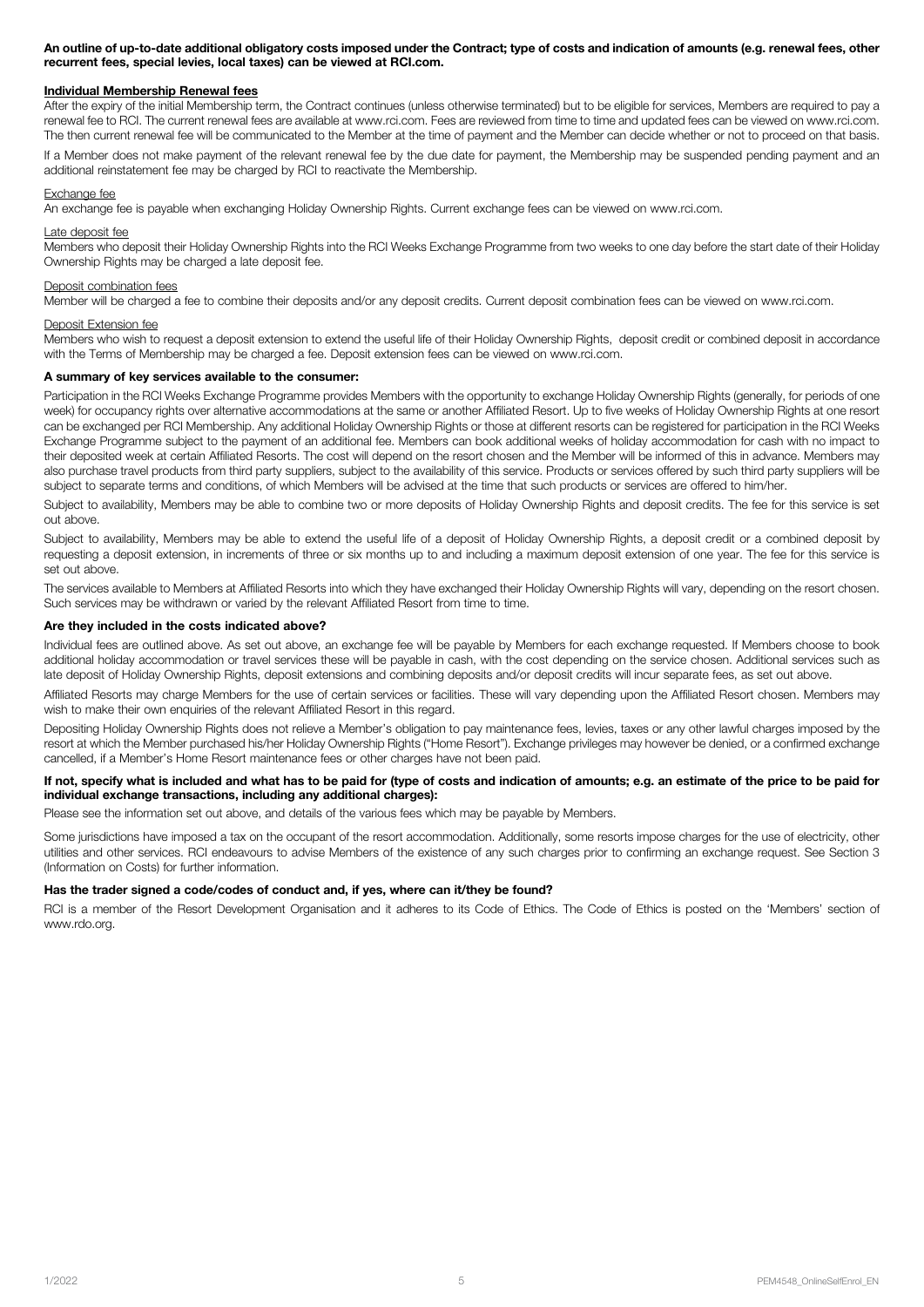## General Information:

The consumer has the right to withdraw from this contract without giving any reason within 14 days from the conclusion of the contract or receipt of the contract if that takes place later. In cases where the exchange contract is offered together with and at the same time as the holiday partnership contract, only a single withdrawal period shall apply to both contracts.

During this withdrawal period, any advance payment by the consumer is prohibited. The prohibition concerns any consideration, including payment, provision of guarantees, reservation of money on accounts, explicit acknowledgement of debt etc. It includes not only payment to the trader, but also to third parties.

The consumer shall not bear any costs and obligations other than those specified in the contract.

In accordance with international private law, the contract may be governed by the law other than the law of the Member State in which the consumer is resident or is habitually domiciled and possible disputes may be referred to courts other than those of the Member State in which the consumer is resident or habitually domiciled.

Signature of the consumer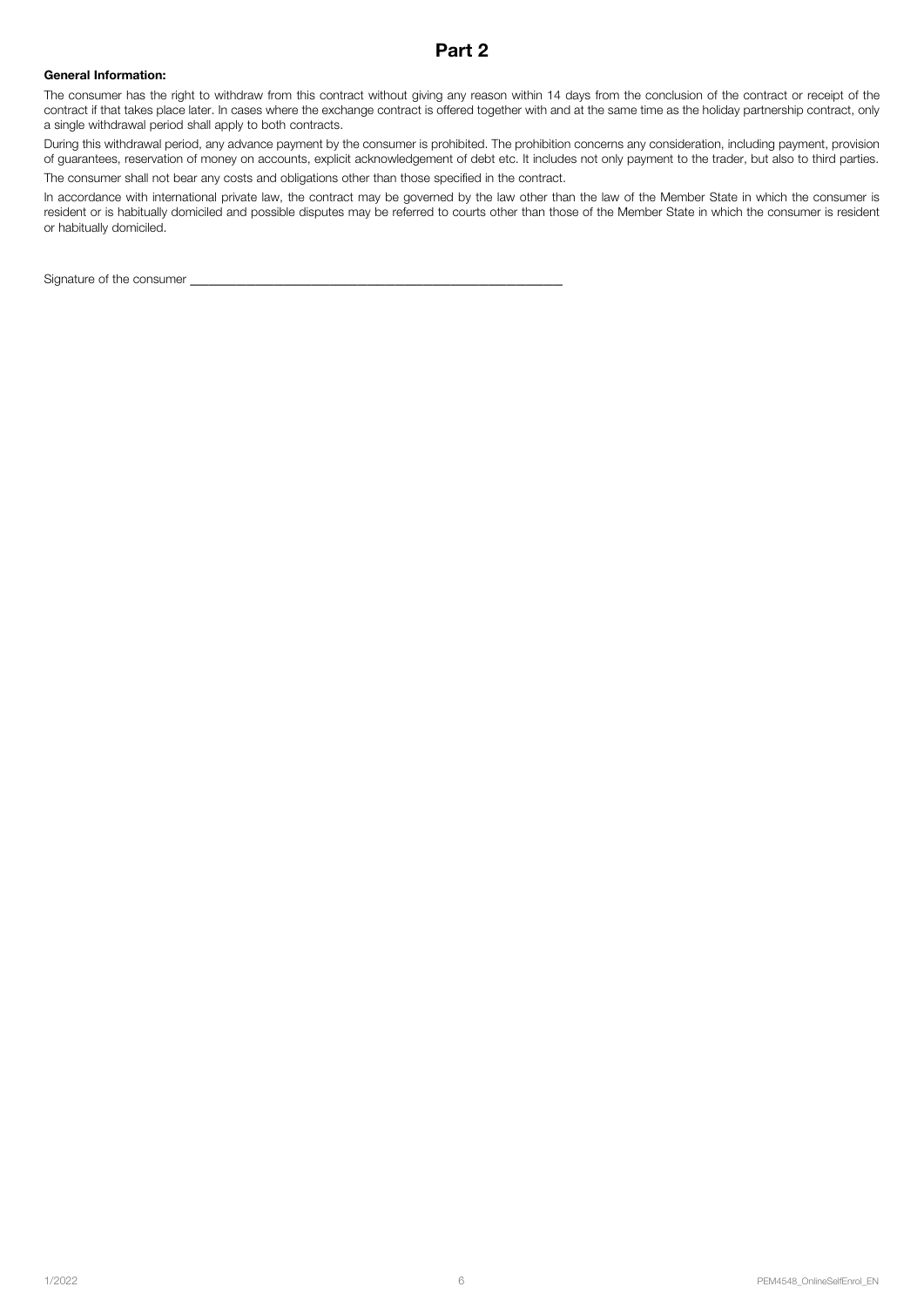# Part 3

## Additional information to which the consumer is entitled and where it can be obtained specifically (for instance, under which chapter of a general brochure) if not already provided below:

## 1. INFORMATION ABOUT THE RIGHTS ACQUIRED

The Member is purchasing the right to become a Member of the RCI Weeks Exchange Programme, which entitles the Member (subject to the Terms of Membership) to deposit their Holiday Ownership Rights into the RCI Pool and to exchange their Holiday Ownership Rights for the right to occupy alternative accommodation at an Affiliated Resort. See Part 1 above "Exact nature and content of the right(s)" for further details.

Below is the Historical Exchange Trading Power for each month of the year for the region listed below. Information regarding historical inventory supply and average Exchange Trading Power is set out to give a general indication of exchanges available and it should not be construed as a representation or guarantee to satisfy a future exchange request.

| Region                   | <b>Month</b>              | <b>Average Historical</b><br><b>Exchange Trading Power</b> | <b>Historic Exchange Availability</b> |
|--------------------------|---------------------------|------------------------------------------------------------|---------------------------------------|
| Canary Islands           | Jan                       | 15                                                         | High                                  |
|                          | Feb                       | 15                                                         | High                                  |
|                          | Mar                       | 14                                                         | High                                  |
|                          | Apr                       | 14                                                         | Very High                             |
|                          | May                       | 13                                                         | High                                  |
|                          | Jun                       | 13                                                         | Very High                             |
|                          | Jul                       | 14                                                         | Very High                             |
|                          | Aug                       | 15                                                         | Very High                             |
|                          | Sep                       | 13                                                         | Very High                             |
|                          | Oct                       | $\overline{15}$                                            | High                                  |
|                          | Nov                       | $\overline{15}$                                            | High                                  |
|                          | Dec                       | $\overline{14}$                                            | Very High                             |
| Florida                  | Jan                       | 14                                                         | Very High                             |
|                          | Feb                       | 16                                                         | Very High                             |
|                          | $\overline{\mathsf{Mar}}$ | 15                                                         | Very High                             |
|                          | Apr                       | 16                                                         | Very High                             |
|                          | May                       | 14                                                         | Very High                             |
|                          | Jun                       | $\overline{15}$                                            | Very High                             |
|                          | Jul                       | 15                                                         | Very High                             |
|                          | Aug                       | 14                                                         | Very High                             |
|                          | Sep                       | 13                                                         | Very High                             |
|                          | Oct                       | 13                                                         | Very High                             |
|                          | Nov                       | 14                                                         | Very High                             |
|                          | Dec                       | 14                                                         | Very High                             |
| Portugal                 | Jan                       | 13                                                         | Moderate                              |
|                          | Feb                       | 13                                                         | Moderate                              |
|                          | Mar                       | 14                                                         | High                                  |
|                          | Apr                       | 16                                                         | High                                  |
|                          | May                       | 17                                                         | High                                  |
|                          | Jun                       | 18                                                         | Moderate                              |
|                          | Jul                       | $\overline{20}$                                            | Moderate                              |
|                          | Aug                       | 19                                                         | Moderate                              |
|                          | Sep                       | 18                                                         | Moderate                              |
|                          | Oct                       | $\overline{16}$                                            | High                                  |
|                          | Nov                       | 14                                                         | Moderate                              |
|                          | Dec                       | $\overline{13}$                                            | Moderate                              |
| Spain                    | Jan                       | $\overline{11}$                                            | High                                  |
|                          | Feb                       | $\overline{11}$                                            | High                                  |
|                          | Mar                       | 12                                                         | High                                  |
|                          | Apr                       | 14                                                         | Very High                             |
|                          | May                       | 15                                                         | Very High                             |
|                          | Jun                       | 16                                                         | Very High                             |
|                          | Jul                       | 20                                                         | Very High                             |
|                          | Aug                       | $20\,$                                                     | High                                  |
|                          | Sep                       | $\overline{16}$                                            | Very High                             |
|                          | Oct                       | $\overline{14}$                                            | Very High                             |
|                          | Nov                       | $\overline{11}$                                            | High                                  |
|                          | Dec                       | $\overline{10}$                                            | Very High                             |
| United Kingdom & Ireland | Jan                       | 14                                                         | Moderate                              |
|                          | Feb                       | $\overline{16}$                                            | Moderate                              |
|                          | Mar                       | 17                                                         | Moderate                              |
|                          | Apr                       | $\overline{19}$                                            | Moderate                              |
|                          |                           | $\overline{20}$                                            | Moderate                              |
|                          | May                       |                                                            |                                       |
|                          | Jun                       | $\overline{22}$<br>$\overline{22}$                         | Moderate                              |
|                          | Jul                       |                                                            | Moderate                              |
|                          | Aug                       | $\overline{22}$                                            | Moderate                              |
|                          | Sep                       | $\overline{21}$                                            | Moderate                              |
|                          | Oct                       | 19                                                         | Moderate                              |
|                          | Nov                       | $\overline{15}$                                            | Moderate                              |
|                          | Dec                       | $\overline{17}$                                            | Moderate                              |